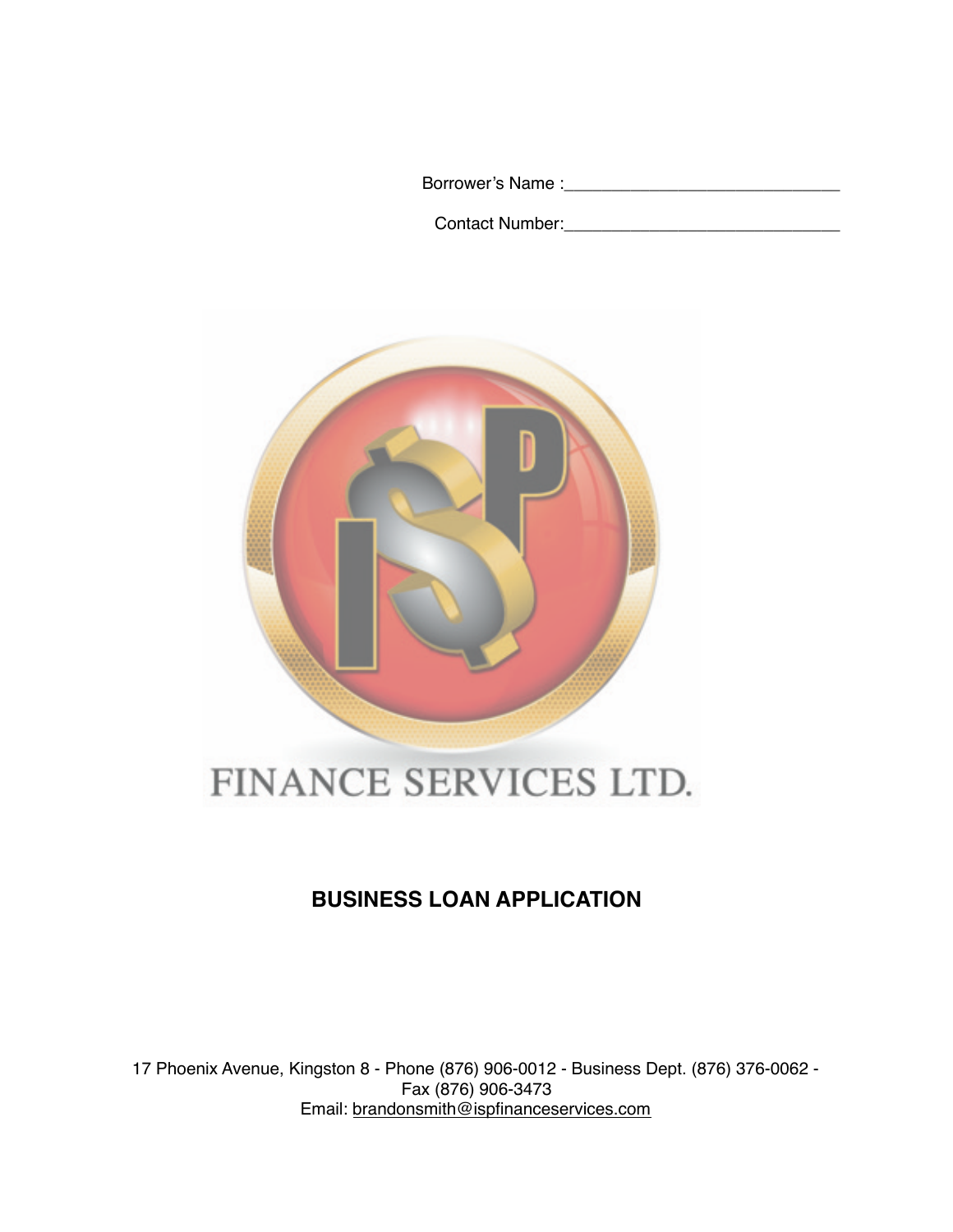# **BUSINESS INFORMATION**

|                                                                                                                                                                                                                                                                                                                                                                                    |                                                                                                                                                                                                                                      |                                                       | (if applicable)                                                                                                                                                                                                                                                                                 |
|------------------------------------------------------------------------------------------------------------------------------------------------------------------------------------------------------------------------------------------------------------------------------------------------------------------------------------------------------------------------------------|--------------------------------------------------------------------------------------------------------------------------------------------------------------------------------------------------------------------------------------|-------------------------------------------------------|-------------------------------------------------------------------------------------------------------------------------------------------------------------------------------------------------------------------------------------------------------------------------------------------------|
| List of Principal Owner(s) of the business:                                                                                                                                                                                                                                                                                                                                        |                                                                                                                                                                                                                                      |                                                       |                                                                                                                                                                                                                                                                                                 |
| <b>Fist Name</b>                                                                                                                                                                                                                                                                                                                                                                   | Last Name                                                                                                                                                                                                                            |                                                       | Telephone Number                                                                                                                                                                                                                                                                                |
|                                                                                                                                                                                                                                                                                                                                                                                    |                                                                                                                                                                                                                                      |                                                       | $\frac{1}{2}$ . The contract of $\frac{1}{2}$ , $\frac{1}{2}$ , $\frac{1}{2}$ , $\frac{1}{2}$ , $\frac{1}{2}$ , $\frac{1}{2}$ , $\frac{1}{2}$ , $\frac{1}{2}$ , $\frac{1}{2}$ , $\frac{1}{2}$ , $\frac{1}{2}$ , $\frac{1}{2}$ , $\frac{1}{2}$ , $\frac{1}{2}$ , $\frac{1}{2}$ , $\frac{1}{2}$ , |
|                                                                                                                                                                                                                                                                                                                                                                                    | <u> 1980 - Johann John Harry Harry Harry Harry Harry Harry Harry Harry Harry Harry Harry Harry Harry Harry Harry Harry Harry Harry Harry Harry Harry Harry Harry Harry Harry Harry Harry Harry Harry Harry Harry Harry Harry Har</u> |                                                       |                                                                                                                                                                                                                                                                                                 |
|                                                                                                                                                                                                                                                                                                                                                                                    |                                                                                                                                                                                                                                      | <u> 1989 - Johann Barbara, margaret eta idazlea (</u> | $\frac{1}{2}$ . The contract of $\frac{1}{2}$ is the contract of $\frac{1}{2}$ is the contract of $\frac{1}{2}$ is the contract of $\frac{1}{2}$ is the contract of $\frac{1}{2}$ is the contract of $\frac{1}{2}$ is the contract of $\frac{1}{2}$ is the co                                   |
| Number of Employees Presently working for the Business                                                                                                                                                                                                                                                                                                                             |                                                                                                                                                                                                                                      |                                                       |                                                                                                                                                                                                                                                                                                 |
|                                                                                                                                                                                                                                                                                                                                                                                    |                                                                                                                                                                                                                                      |                                                       |                                                                                                                                                                                                                                                                                                 |
|                                                                                                                                                                                                                                                                                                                                                                                    |                                                                                                                                                                                                                                      |                                                       |                                                                                                                                                                                                                                                                                                 |
|                                                                                                                                                                                                                                                                                                                                                                                    |                                                                                                                                                                                                                                      |                                                       |                                                                                                                                                                                                                                                                                                 |
| <b>BUSINESS BANKING INFORMATION</b>                                                                                                                                                                                                                                                                                                                                                |                                                                                                                                                                                                                                      |                                                       |                                                                                                                                                                                                                                                                                                 |
| Financial Institution #1                                                                                                                                                                                                                                                                                                                                                           |                                                                                                                                                                                                                                      |                                                       |                                                                                                                                                                                                                                                                                                 |
|                                                                                                                                                                                                                                                                                                                                                                                    |                                                                                                                                                                                                                                      |                                                       |                                                                                                                                                                                                                                                                                                 |
| Financial Institution #2                                                                                                                                                                                                                                                                                                                                                           |                                                                                                                                                                                                                                      |                                                       |                                                                                                                                                                                                                                                                                                 |
|                                                                                                                                                                                                                                                                                                                                                                                    |                                                                                                                                                                                                                                      |                                                       |                                                                                                                                                                                                                                                                                                 |
| Financial Institution #3                                                                                                                                                                                                                                                                                                                                                           |                                                                                                                                                                                                                                      |                                                       |                                                                                                                                                                                                                                                                                                 |
|                                                                                                                                                                                                                                                                                                                                                                                    |                                                                                                                                                                                                                                      |                                                       |                                                                                                                                                                                                                                                                                                 |
| Does the business have any loans or outstanding debuts, and with whom?                                                                                                                                                                                                                                                                                                             |                                                                                                                                                                                                                                      |                                                       |                                                                                                                                                                                                                                                                                                 |
| \$<br>$\overline{\phantom{a}}$ , and the contract of $\overline{\phantom{a}}$ , and the contract of $\overline{\phantom{a}}$ , and $\overline{\phantom{a}}$ , and $\overline{\phantom{a}}$ , and $\overline{\phantom{a}}$ , and $\overline{\phantom{a}}$ , and $\overline{\phantom{a}}$ , and $\overline{\phantom{a}}$ , and $\overline{\phantom{a}}$ , and $\overline{\phantom{a$ |                                                                                                                                                                                                                                      |                                                       |                                                                                                                                                                                                                                                                                                 |
| \$                                                                                                                                                                                                                                                                                                                                                                                 |                                                                                                                                                                                                                                      |                                                       |                                                                                                                                                                                                                                                                                                 |
| \$                                                                                                                                                                                                                                                                                                                                                                                 |                                                                                                                                                                                                                                      |                                                       |                                                                                                                                                                                                                                                                                                 |
| \$                                                                                                                                                                                                                                                                                                                                                                                 |                                                                                                                                                                                                                                      |                                                       |                                                                                                                                                                                                                                                                                                 |
| Please provide a one year bank statement for each account attached to the business.                                                                                                                                                                                                                                                                                                |                                                                                                                                                                                                                                      |                                                       | Please provide a one year statement for all credit cards and lines of credit attached to the business.                                                                                                                                                                                          |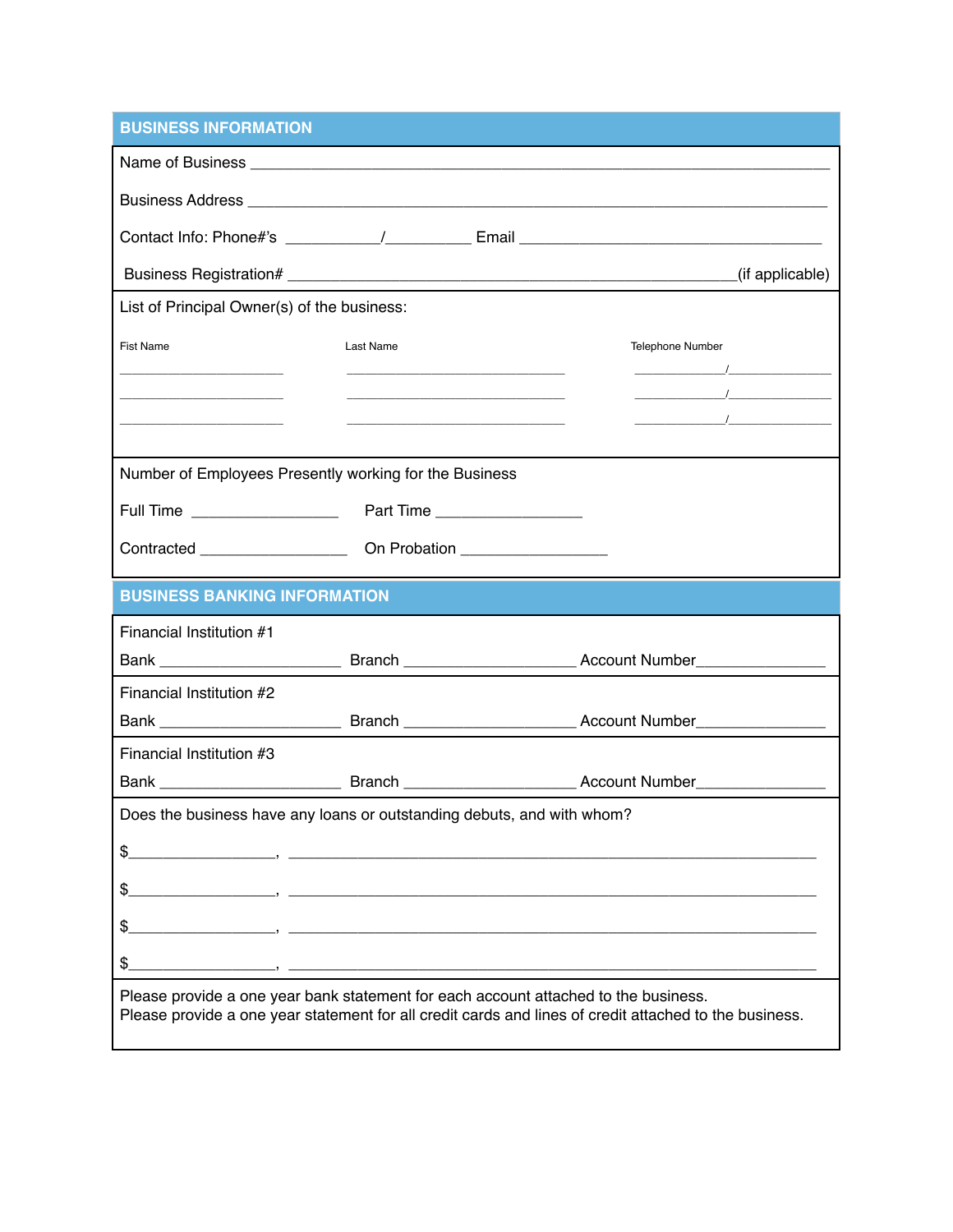| <b>BUSINESS FINANCIAL INFORMATION</b> |    |                         |    |
|---------------------------------------|----|-------------------------|----|
| MONTHLY INCOME                        |    | <b>MONTHLY PAYMENTS</b> |    |
| <b>Gross Monthly Income</b>           | \$ | Light                   | \$ |
| Other                                 | \$ | Water                   | \$ |
|                                       | \$ | Rent                    | \$ |
|                                       | \$ | <b>Taxes</b>            | \$ |
|                                       | \$ | <b>Operation Costs</b>  | \$ |
|                                       | \$ | <b>Credit Cards</b>     | \$ |
|                                       | \$ | Loans                   | \$ |
|                                       | \$ | Miscellaneous           | \$ |
|                                       | \$ |                         | \$ |

| <b>BUSINESS ASSETS</b> |                   |                         |           |        |                 |
|------------------------|-------------------|-------------------------|-----------|--------|-----------------|
| <b>Real Estate</b>     | Mortgage Holder   | <b>Physical Address</b> | Valuation | Volume | Folio<br>Number |
|                        |                   |                         | \$        |        |                 |
|                        |                   |                         | \$        |        |                 |
| Vechile                | <b>Tite Owner</b> | Year/Make/Model         | Valuation | Reg#   |                 |
|                        |                   |                         | \$        |        |                 |
|                        |                   |                         | \$        |        |                 |

#### Notes: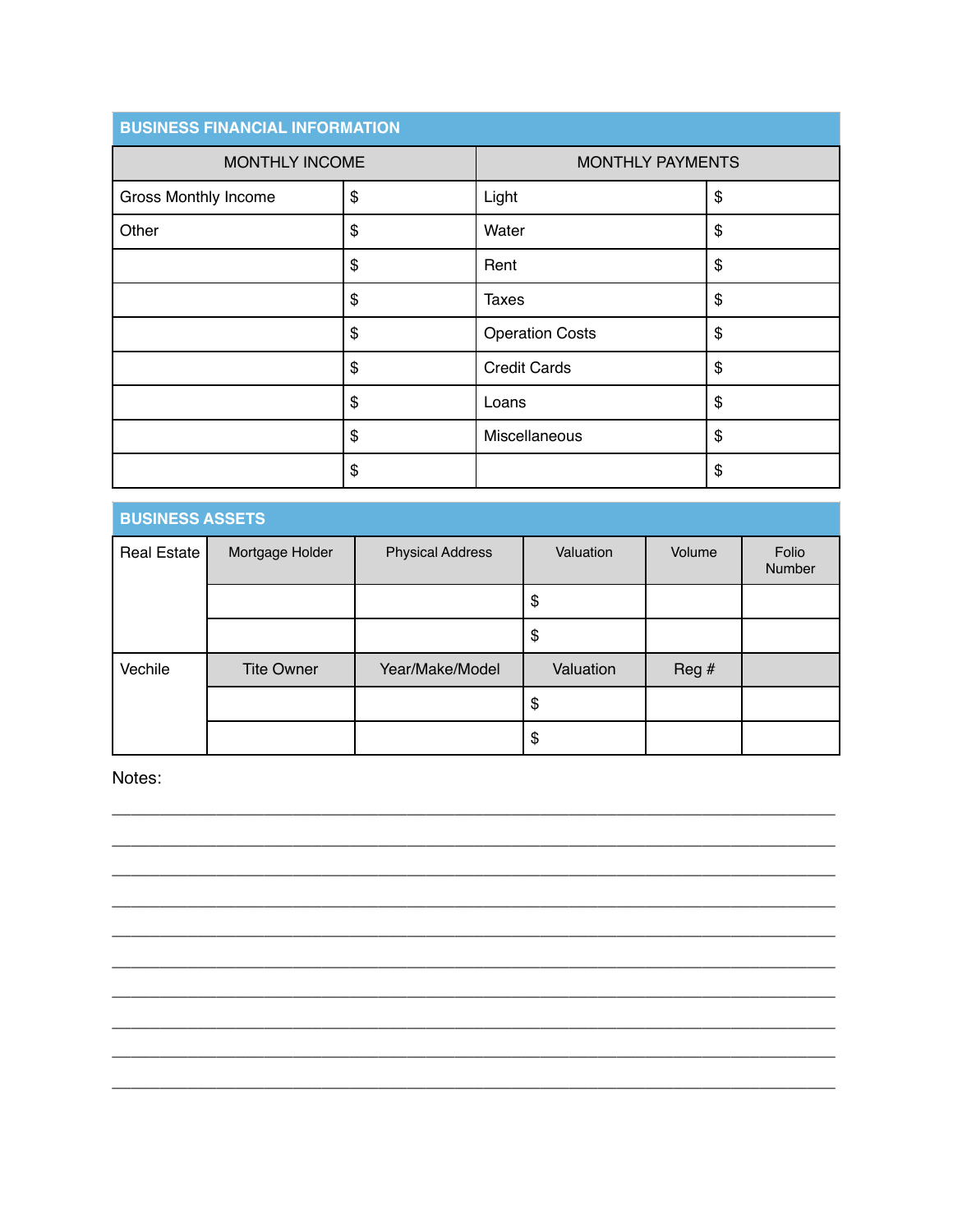|                                                     | <b>BUSSINESS LIABILITIES</b> |               |                    |                                   |                      |  |
|-----------------------------------------------------|------------------------------|---------------|--------------------|-----------------------------------|----------------------|--|
| <b>Bank</b>                                         | <b>Bank</b>                  | <b>Branch</b> | Monthly<br>Payment | <b>Collateral Held</b><br>by Bank | <b>Balance Owing</b> |  |
| Loans                                               |                              |               | \$                 |                                   |                      |  |
|                                                     |                              |               | \$                 |                                   |                      |  |
|                                                     |                              |               | \$                 |                                   |                      |  |
| Other<br>Liabilities                                |                              | Company       | Monthly<br>Payment | <b>Collateral Held</b><br>by Bank | <b>Balance Owing</b> |  |
|                                                     |                              |               | \$                 |                                   |                      |  |
|                                                     |                              |               | \$                 |                                   |                      |  |
|                                                     |                              |               | \$                 |                                   |                      |  |
| <b>BORROWER'S INFORMATION</b>                       |                              |               |                    |                                   |                      |  |
| <b>Fist Name</b><br>Middle Name<br><b>Last Name</b> |                              |               |                    |                                   |                      |  |
|                                                     |                              |               |                    |                                   |                      |  |
|                                                     |                              |               |                    |                                   |                      |  |

| Email:                                                   |
|----------------------------------------------------------|
| Home Address:                                            |
| <b>Parvious Address</b> (if less than Evening at auxent) |

|  | Pervious Address (if less than 5 years at current) |
|--|----------------------------------------------------|
|--|----------------------------------------------------|

| Next of Kin<br>Last Name                                                                                                                                                                                                       | <b>Fist Name</b> | Middle Name |
|--------------------------------------------------------------------------------------------------------------------------------------------------------------------------------------------------------------------------------|------------------|-------------|
| Next of Kin                                                                                                                                                                                                                    |                  |             |
| Next of Kin                                                                                                                                                                                                                    |                  |             |
| LandLord<br>Last Name                                                                                                                                                                                                          | <b>Fist Name</b> | Middle Name |
| LandLord                                                                                                                                                                                                                       |                  |             |
| LandLord Contact Number: National Secret Secret Secret Secret Secret Secret Secret Secret Secret Secret Secret Secret Secret Secret Secret Secret Secret Secret Secret Secret Secret Secret Secret Secret Secret Secret Secret |                  |             |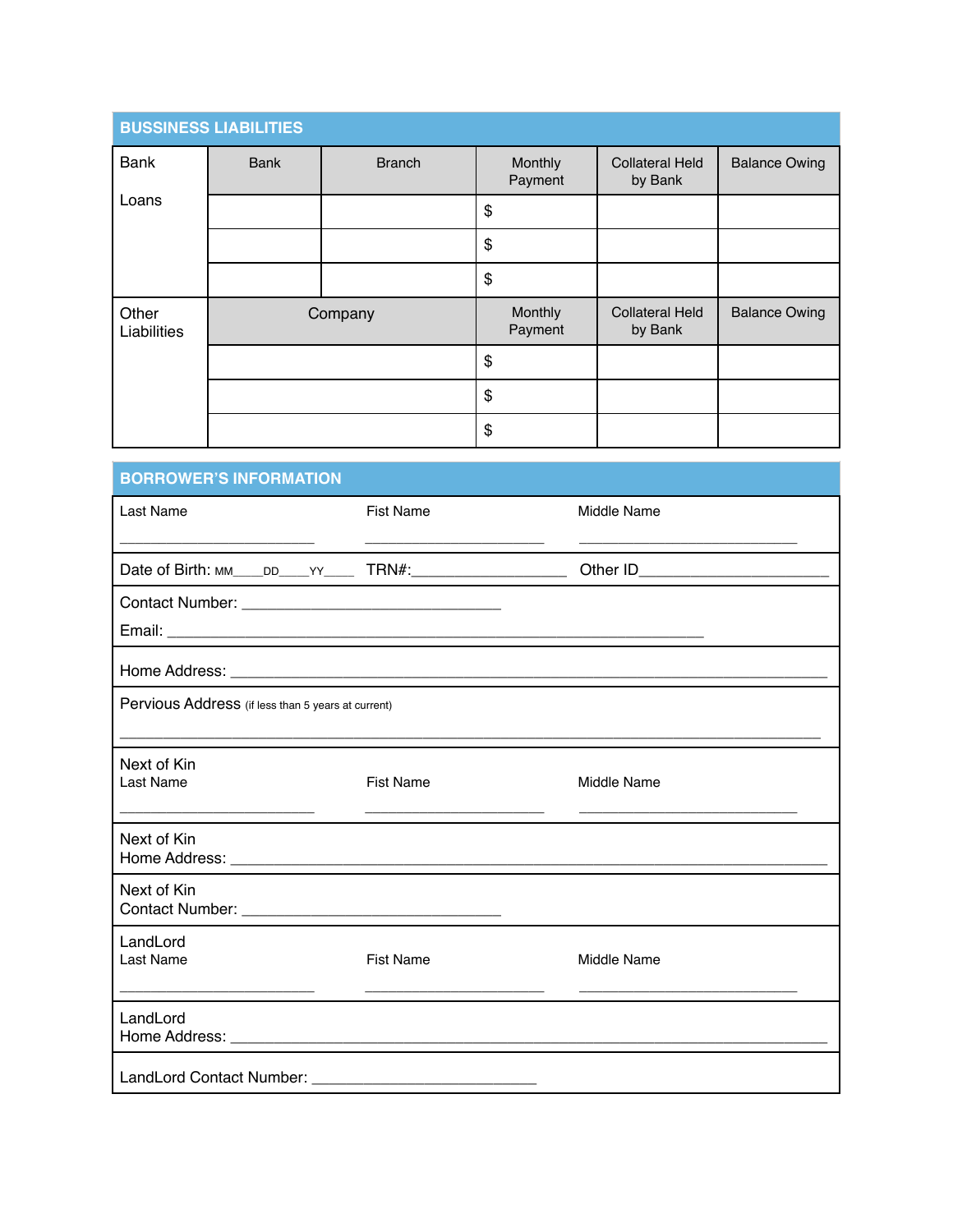## **BORROWER'S BANKING INFORMATION**

| Financial Institution #1                                                |                                                                                                                                                                                                                                                                                                           |  |  |  |
|-------------------------------------------------------------------------|-----------------------------------------------------------------------------------------------------------------------------------------------------------------------------------------------------------------------------------------------------------------------------------------------------------|--|--|--|
|                                                                         |                                                                                                                                                                                                                                                                                                           |  |  |  |
| Financial Institution #2                                                |                                                                                                                                                                                                                                                                                                           |  |  |  |
|                                                                         |                                                                                                                                                                                                                                                                                                           |  |  |  |
| Financial Institution #3                                                |                                                                                                                                                                                                                                                                                                           |  |  |  |
|                                                                         |                                                                                                                                                                                                                                                                                                           |  |  |  |
| Does the business have any loans or outstanding debuts, and with whom?  |                                                                                                                                                                                                                                                                                                           |  |  |  |
|                                                                         | $\frac{1}{2}$ , $\frac{1}{2}$ , $\frac{1}{2}$ , $\frac{1}{2}$ , $\frac{1}{2}$ , $\frac{1}{2}$ , $\frac{1}{2}$ , $\frac{1}{2}$ , $\frac{1}{2}$ , $\frac{1}{2}$ , $\frac{1}{2}$ , $\frac{1}{2}$ , $\frac{1}{2}$ , $\frac{1}{2}$ , $\frac{1}{2}$ , $\frac{1}{2}$ , $\frac{1}{2}$ , $\frac{1}{2}$ , $\frac{1$ |  |  |  |
|                                                                         | $\frac{1}{2}$ , $\frac{1}{2}$ , $\frac{1}{2}$ , $\frac{1}{2}$ , $\frac{1}{2}$ , $\frac{1}{2}$ , $\frac{1}{2}$ , $\frac{1}{2}$ , $\frac{1}{2}$ , $\frac{1}{2}$ , $\frac{1}{2}$ , $\frac{1}{2}$ , $\frac{1}{2}$ , $\frac{1}{2}$ , $\frac{1}{2}$ , $\frac{1}{2}$ , $\frac{1}{2}$ , $\frac{1}{2}$ , $\frac{1$ |  |  |  |
|                                                                         | $\frac{1}{2}$ , $\frac{1}{2}$ , $\frac{1}{2}$ , $\frac{1}{2}$ , $\frac{1}{2}$ , $\frac{1}{2}$ , $\frac{1}{2}$ , $\frac{1}{2}$ , $\frac{1}{2}$ , $\frac{1}{2}$ , $\frac{1}{2}$ , $\frac{1}{2}$ , $\frac{1}{2}$ , $\frac{1}{2}$ , $\frac{1}{2}$ , $\frac{1}{2}$ , $\frac{1}{2}$ , $\frac{1}{2}$ , $\frac{1$ |  |  |  |
|                                                                         |                                                                                                                                                                                                                                                                                                           |  |  |  |
| Please provide a one year bank statement for each account in your name. |                                                                                                                                                                                                                                                                                                           |  |  |  |

Please provide a one year statement for all credit cards and lines of credit in your name.

#### **BORROWER'S FINANCIAL INFORMATION**

| MONTHLY INCOME     |    | MONTHLY PAYMENTS       |    |
|--------------------|----|------------------------|----|
| Net Monthly Income | \$ | Light                  | \$ |
| Spouses Net Income | \$ | Water                  | \$ |
|                    | \$ | Rent                   | \$ |
|                    | \$ | <b>Taxes</b>           | \$ |
|                    | \$ | <b>Operation Costs</b> | \$ |
|                    | \$ | <b>Credit Cards</b>    | \$ |
|                    | \$ | Loans                  | \$ |
|                    | \$ | Miscellaneous          | \$ |
|                    | \$ | Dependents             | \$ |
|                    | \$ | Groceries              | \$ |
|                    | \$ |                        | \$ |
|                    | \$ |                        | \$ |
|                    | \$ |                        | \$ |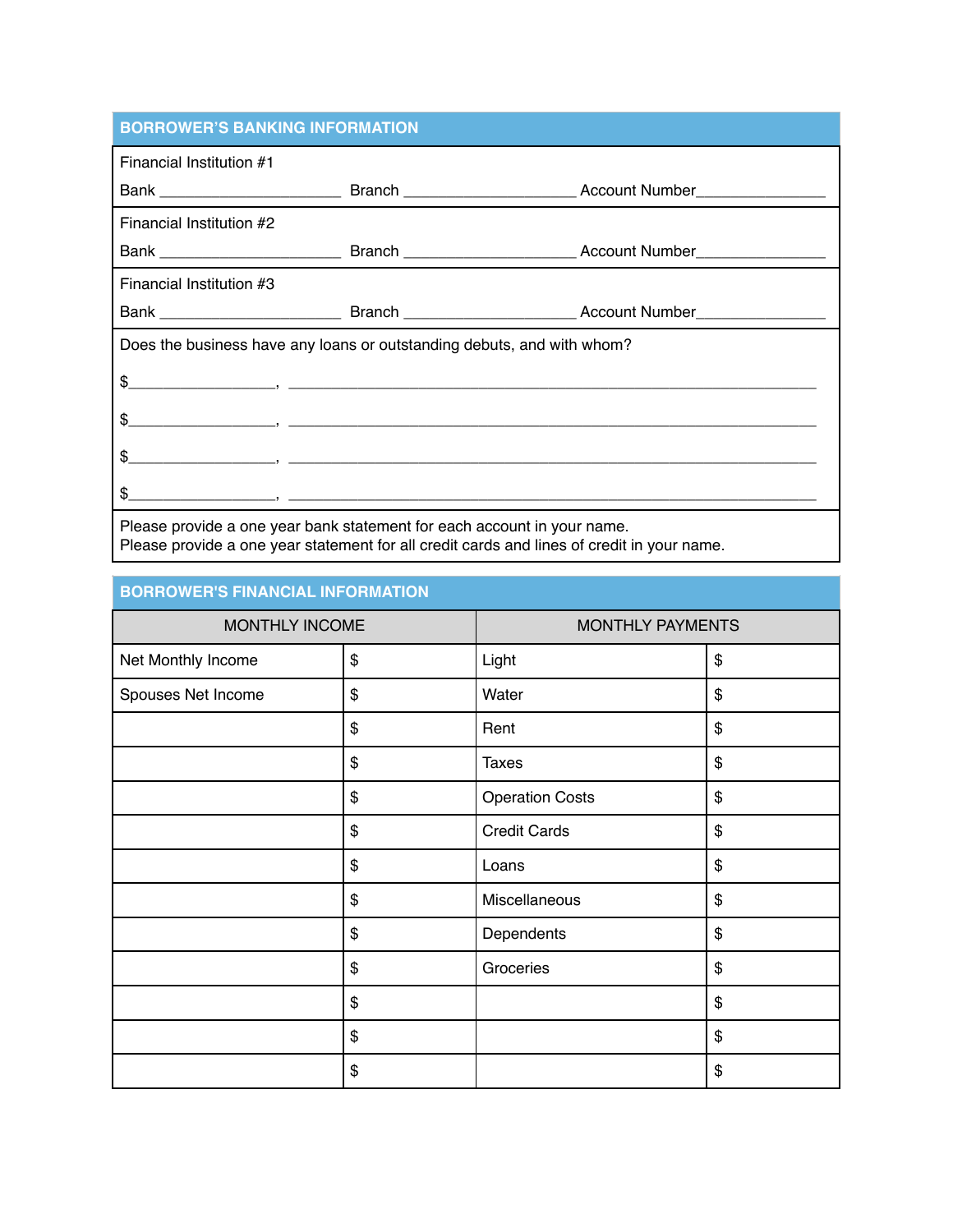| <b>BORROWER'S ASSETS</b> |                   |                         |           |        |                 |
|--------------------------|-------------------|-------------------------|-----------|--------|-----------------|
| <b>Real Estate</b>       | Mortgage Holder   | <b>Physical Address</b> | Valuation | Volume | Folio<br>Number |
|                          |                   |                         | \$        |        |                 |
|                          |                   |                         | \$        |        |                 |
| Vechile                  | <b>Tite Owner</b> | Year/Make/Model         | Valuation | Reg #  |                 |
|                          |                   |                         | \$        |        |                 |
|                          |                   |                         | \$        |        |                 |

#### **BORROWER'S LIABILITIES**  Bank Loans Bank | Branch | Monthly Payment Collateral Held by Bank Balance Owing \$ \$ \$ **Other** Liabilities Company Monthly Payment Collateral Held by Bank Balance Owing \$ \$ \$

#### **LOAN REQUEST**

Loan Request Amount: \$\_\_\_\_\_\_\_\_\_\_\_\_\_\_\_\_\_\_\_\_\_\_\_\_\_\_\_\_\_\_\_\_\_\_\_\_\_\_\_\_\_\_

Purpose of Loan \_\_\_\_\_\_\_\_\_\_\_\_\_\_\_\_\_\_\_\_\_\_\_\_\_\_\_\_\_\_\_\_\_\_\_\_\_\_\_\_\_\_\_\_\_\_\_\_\_\_\_\_\_\_\_\_\_\_\_\_\_\_\_\_\_\_\_\_

Project Breakdown (as detailed as possible. and attach all invoices, and supporting documents)

| Item | Cost | Item | Cost |
|------|------|------|------|
|      | \$   |      | \$   |
|      | \$   |      | \$   |
|      | \$   |      | \$   |
|      | \$   |      | \$   |
|      | \$   |      | \$   |
|      | \$   |      | \$   |